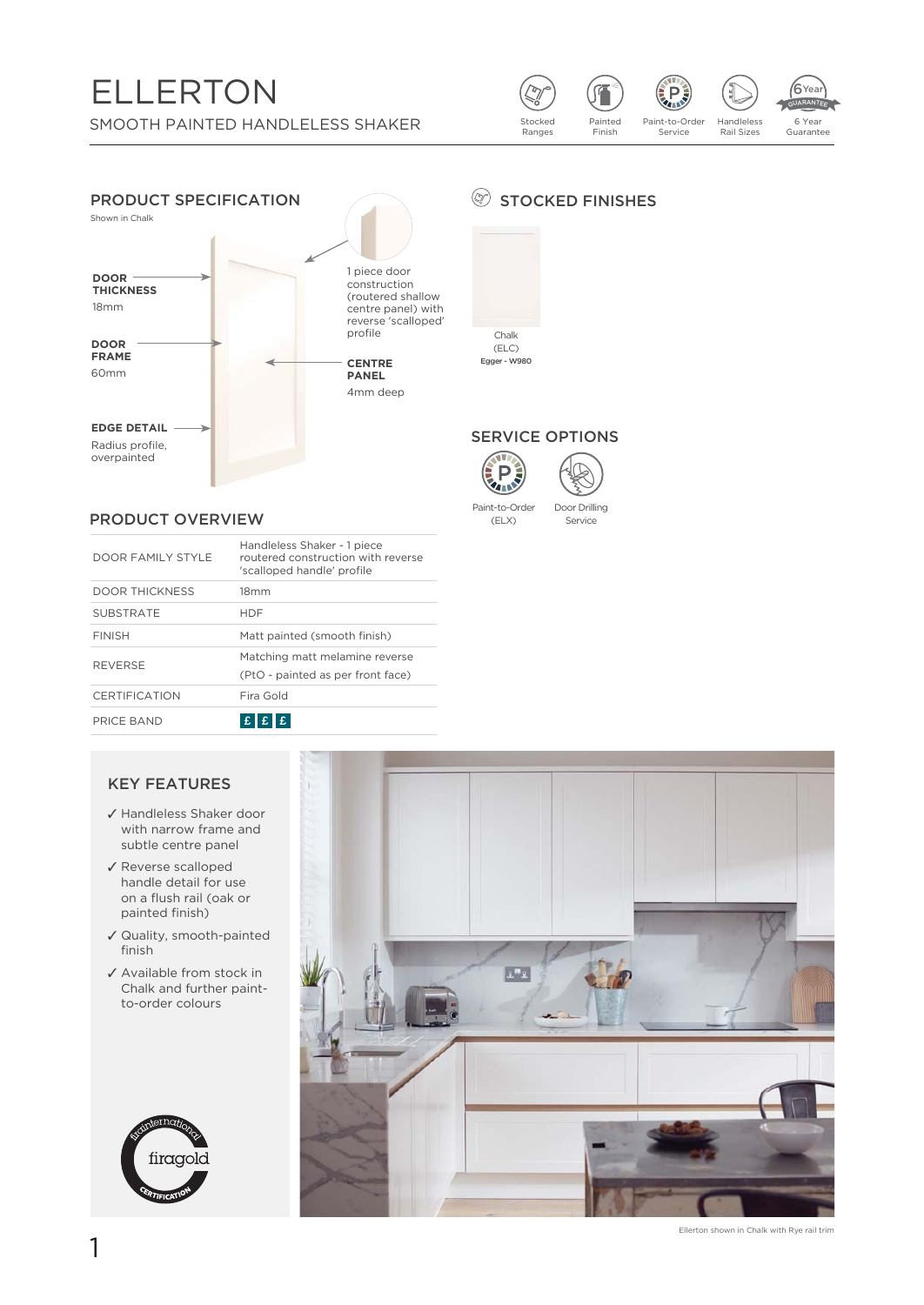#### HORIZONTAL CHAMFER

| Drawer fronts (Slab) |                                   |
|----------------------|-----------------------------------|
| ***116               | 115x597mm, filler<br>(no chamfer) |
| ***163               | 160x297mm                         |
| $***164$             | 160x397mm                         |
| ***160X447           | 160x447mm                         |
| ***165               | 160x497mm                         |
| ***166               | 160x597mm                         |
| ***168               | 160x797mm                         |
| ***169               | 160x897mm                         |
| ***160               | 160x997mm                         |

#### Drawer fronts (Shaker)

|  | ***325   | 325x497mm                                     |
|--|----------|-----------------------------------------------|
|  | ***326   | 325x597mm                                     |
|  | *** 328  | 325x797mm                                     |
|  | ***329   | 325x897mm                                     |
|  | *** 320  | 325x997mm                                     |
|  | *** 355  | 355x497mm                                     |
|  | ***356   | 355x597mm                                     |
|  | ***358   | 355x797mm                                     |
|  | *** 359  | 355x897mm                                     |
|  | *** 350  | 355x997mm                                     |
|  | ***355NH | 355x497mm<br>(no chamfer for<br>bi-fold door) |
|  | ***356NH | 355x597mm<br>(no chamfer for<br>bi-fold door) |
|  | ***358NH | 355x797mm<br>(no chamfer for<br>bi-fold door) |
|  | ***359NH | 355x897mm<br>(no chamfer for<br>bi-fold door) |
|  | ***350NH | 355x997mm<br>(no chamfer for<br>bi-fold door) |

\*\*\*493 490x297mm \*\*\*494 490x397mm \*\*\*490X447 490x447mm \*\*\*495 490x497mm \*\*\*496 490x597mm \*\*\*574 570x397mm \*\*\*683 685x297mm ĵĵĵćĉą 685x397mm \*\*\*685 685x497mm

| Doors continued |            |                                                       |  |  |
|-----------------|------------|-------------------------------------------------------|--|--|
|                 | ***685X147 | 685x147mm                                             |  |  |
|                 | ***685X347 | 685x347mm                                             |  |  |
|                 | ***685X447 | 685x447mm                                             |  |  |
|                 | ***686     | 685x597mm                                             |  |  |
|                 | ***713     | 715x297mm                                             |  |  |
|                 | $***714$   | 715x397mm                                             |  |  |
|                 | ***715     | 715x497mm                                             |  |  |
|                 | ***715X347 | 715x347mm                                             |  |  |
|                 | ***715X447 | 715x447mm                                             |  |  |
|                 | ***716     | 715x597mm                                             |  |  |
|                 | ***893     | 895x297mm                                             |  |  |
|                 | ***894     | 895x397mm                                             |  |  |
|                 | ***895X447 | 895x447mm                                             |  |  |
|                 | ***895     | 895x497mm                                             |  |  |
|                 | ***896     | 895x597mm                                             |  |  |
|                 | ***CDS     | 685x315x18mm,<br>corner door<br>solution, (pair)      |  |  |
|                 | ***WCDS    | 715x271x18mm,<br>wall corner door<br>solution, (pair) |  |  |

#### VERTICAL CHAMFER

#### Drawer fronts (Slab)

**\*\*\*176VH** 175x597mm

#### Drawer fronts (Shaker)

| ***286VH | 283x597mm |
|----------|-----------|
| ***356VH | 355x597mm |

#### Doors / drawer fronts

| ***456VH | 450x597mm |
|----------|-----------|
| ***496VH | 490x597mm |
| ***576VH | 570x597mm |
| ***646VH | 645x597mm |
| ***713VH | 715x297mm |
| ***714VH | 715x397mm |
| ***715VH | 715x497mm |
| ***716VH | 715x597mm |
| ***893VH | 895x297mm |
| ***895VH | 895x497mm |
| ***896VH | 895x597mm |
| ***986VH | 980x597mm |

#### Larder, pantry & dresser doors  $\frac{1}{1245x297}$ mm

| ***124VH      | 1245x397mm                |
|---------------|---------------------------|
| ***125VH      | 1245x497mm                |
| ***126VH      | 1245x597mm                |
| ***193VHL     | 1965x297mm,<br>left hand  |
| ***196VHL     | 1965x597mm,<br>left hand  |
| ***193VHR     | 1965x297mm,<br>right hand |
| <br>***196VHR | 1965x597mm,<br>right hand |

FEATURE DOORS

(Horizontal chamfer)

ĵĵĵĈāą 715x397mm, clear glazed

 $***715FG$   $715x497mm$ 

 $***895FG$   $895x497mm$ 

clear glazed

clear glazed

Indicates reverse handle direction

Glazed door



E





Doors

2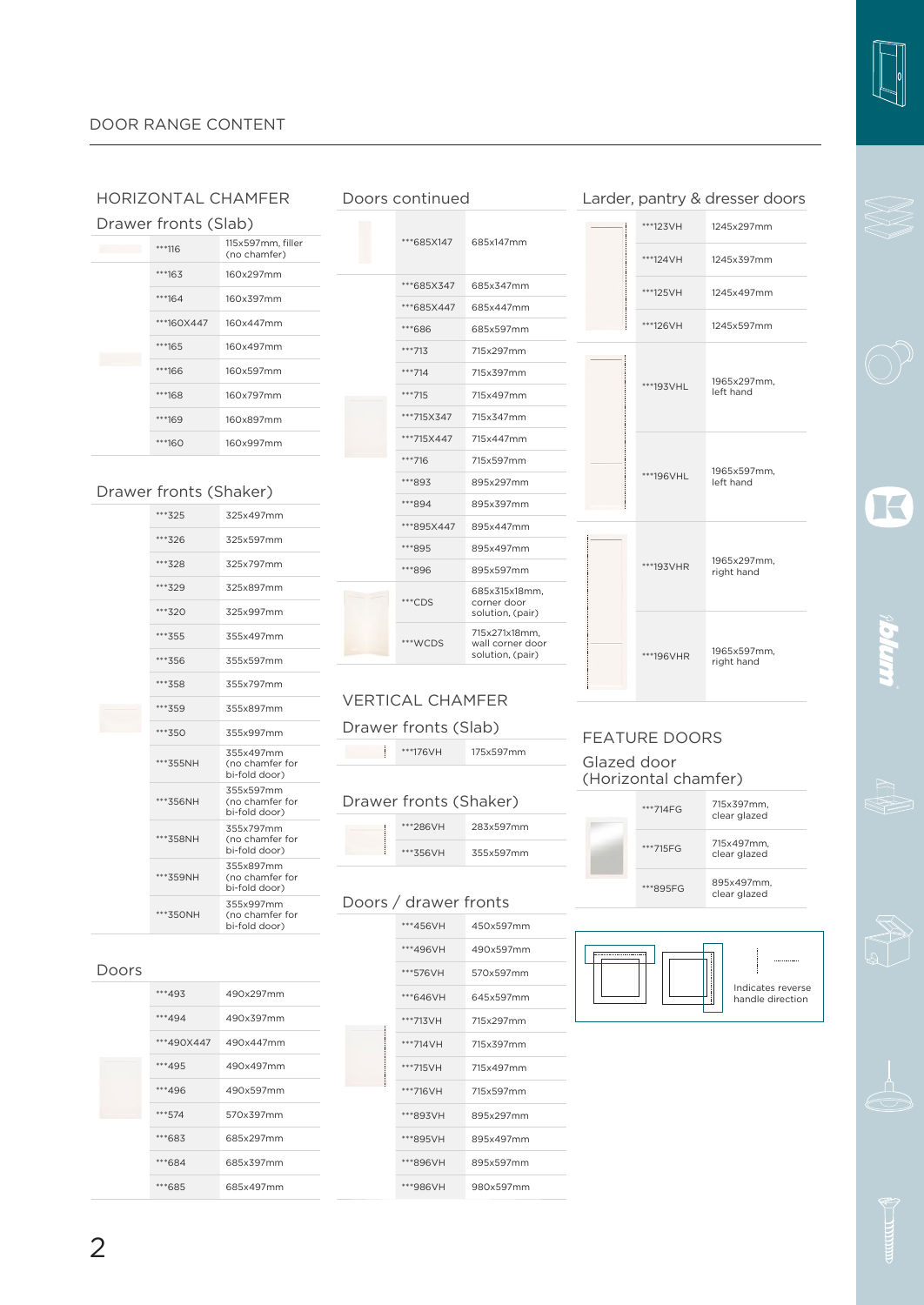# **ELLERTON ACCESSORIES**

PRE-FIX CODES: Chalk (ELC), Paint-to-order (ELX)

All accessory sizes shown in Height x Width x Depth

| Cornice                     |              |                                                                                                             | End panels                                |                                               |                                                                                                                               |
|-----------------------------|--------------|-------------------------------------------------------------------------------------------------------------|-------------------------------------------|-----------------------------------------------|-------------------------------------------------------------------------------------------------------------------------------|
|                             |              |                                                                                                             |                                           | ***BEP900/18                                  | Base end panel 900x650x18mm                                                                                                   |
|                             | ***C30       | Cornice 3050x90x115mm                                                                                       |                                           | ***WEP774/18                                  | Wall end panel, 774x370x18mm                                                                                                  |
| Modern cornice/light pelmet |              | ***WEP954/18                                                                                                | Tall end panel, 954x370x18mm              |                                               |                                                                                                                               |
|                             | ***MC30      | 3050x50x28mm                                                                                                |                                           | ***EP25                                       | End panel 2400x650x18mm                                                                                                       |
| Plinth                      |              |                                                                                                             |                                           | *** BBFP1200                                  | Breakfast bar end panel,<br>685x1200x18mm                                                                                     |
|                             | ***P30       | Plinth 3050x150x16mm                                                                                        | Edging tape                               |                                               |                                                                                                                               |
|                             |              |                                                                                                             |                                           |                                               |                                                                                                                               |
| Feature posts/profile       |              |                                                                                                             | ***ET3                                    | Veneer edging tape, unglued,<br>22x3000x0.8mm |                                                                                                                               |
|                             | ***TSFEP2400 | Tall square feature end<br>post 2400x100x50mm                                                               |                                           | Timber accessories                            |                                                                                                                               |
|                             | ***CP30B     | Internal base corner post, 685x70x18mm<br>(Pre-assembled with chamfer)                                      |                                           | ***BR12                                       | Bottle rack 1200x58x20<br>(Natural oak finish)                                                                                |
|                             | ***CP30W     | Internal corner post 895x70x18mm,<br>pre-assembled with chamfer profile (cut<br>to size for 715 wall doors) |                                           | ***PR12                                       | Plate rack 1200x336<br>(Natural oak finish)                                                                                   |
|                             |              |                                                                                                             |                                           |                                               | Timber accessories only available in Natural Oak Finsh.<br>Note: Use a stock colour prefix when ordering to complete the code |
|                             | ***ECP685    | External base corner post,<br>685x46x46mm (with chamfer)                                                    | Corbel (available in paint-to-order only) |                                               |                                                                                                                               |
|                             | ***FP1500    | Frame profile 1500x36x18mm                                                                                  |                                           | <b>ELXCTCORBEL</b>                            | Shelf corbel, contemporary style,<br>192x172x45mm, painted                                                                    |

### **KEY FEATURES.**



Modern cornice/light pelmet<br>3050x50x28mm, (\*\*MC30) Cornice<br>3050x90x115mm, (\*\*C30)



Vertical rail profile Intermediate. 3000x71x41mm, (\*\*VP13000RYE)



Flat horizontal rail TOP profile for<br>3000x57x26.5mm, (\*\*TP3000RYE)



Tall square feature end post<br>2400x100x50mm, (\*\*TSFEP2400),<br>Cornice 3050x90x115mm, (\*\*C30)